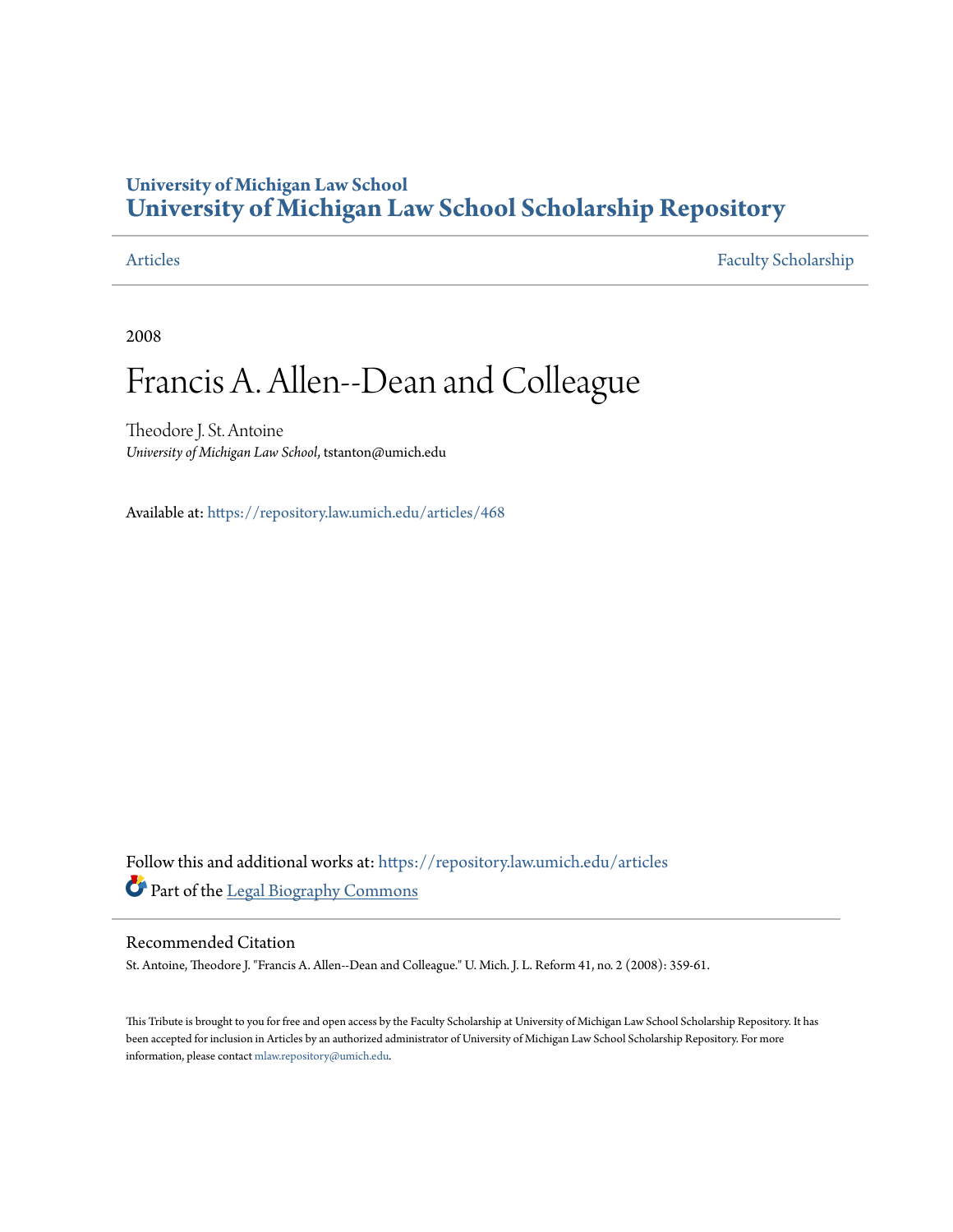Theodore J. St. Antoine\*

Frank Allen was chosen as Dean at Michigan during my first year on the Law School faculty. I had never met him but my colleagues had provided splendid reports about his work and about him personally. I was also impressed by his response to our inquiry concerning his possible interest in the deanship. He said he had established a couple of conditions for being a dean anywhere. First, it would have to be at a school to which he felt a special attachment. Second, it would have to be at an institution where he felt he could make some particular contribution.

I think I expected a demigod when Frank finally arrived on the scene. On that score I was a little disappointed. He was not all that prepossessing on first meeting. He came to my office to introduce himself, which I appreciated, but small talk was not his forte. Then, shortly afterwards, I heard Frank speak publicly for the first time. This was a different Frank Allen. His talk was witty, it was meaty, and at times it rang with an eloquence that reminded me of Adlai Stevenson. Over the years Frank's occasional speeches again and again made me proud to be a member of this faculty. To probe the meaning of success, for example, he drew on "The Song of Roland" for a lecture that belonged in a course on medieval literature. But he was not above quoting "Peanuts" to make a point about life's follies.

Frank presided over the Law School during one of the most turbulent periods in American higher education—the late '60s. One night I watched this paragon of intellectual rigor and stylistic elegance standing in the Law Quad, walkie-talkie at hand like a company commander preparing for combat, getting periodic bulletins on the progress of a mass of students coming down State Street toward us. Yet Frank had a profound understanding of people's needs and a deep sympathy for the disadvantaged, and he became a quiet champion of affirmative action. Also during his tenure, the Law School moved both more inward toward the University, with a substantial increase in interdisciplinary faculty and interdisciplinary offerings, and more outward toward the legal profession, with the initiation of several major clinical programs.

**359**

James E. & Sarah A. Degan Professor Emeritus of Law, University of Michigan Law School. A.B. 1951, Fordham; J.D. 1954, Michigan.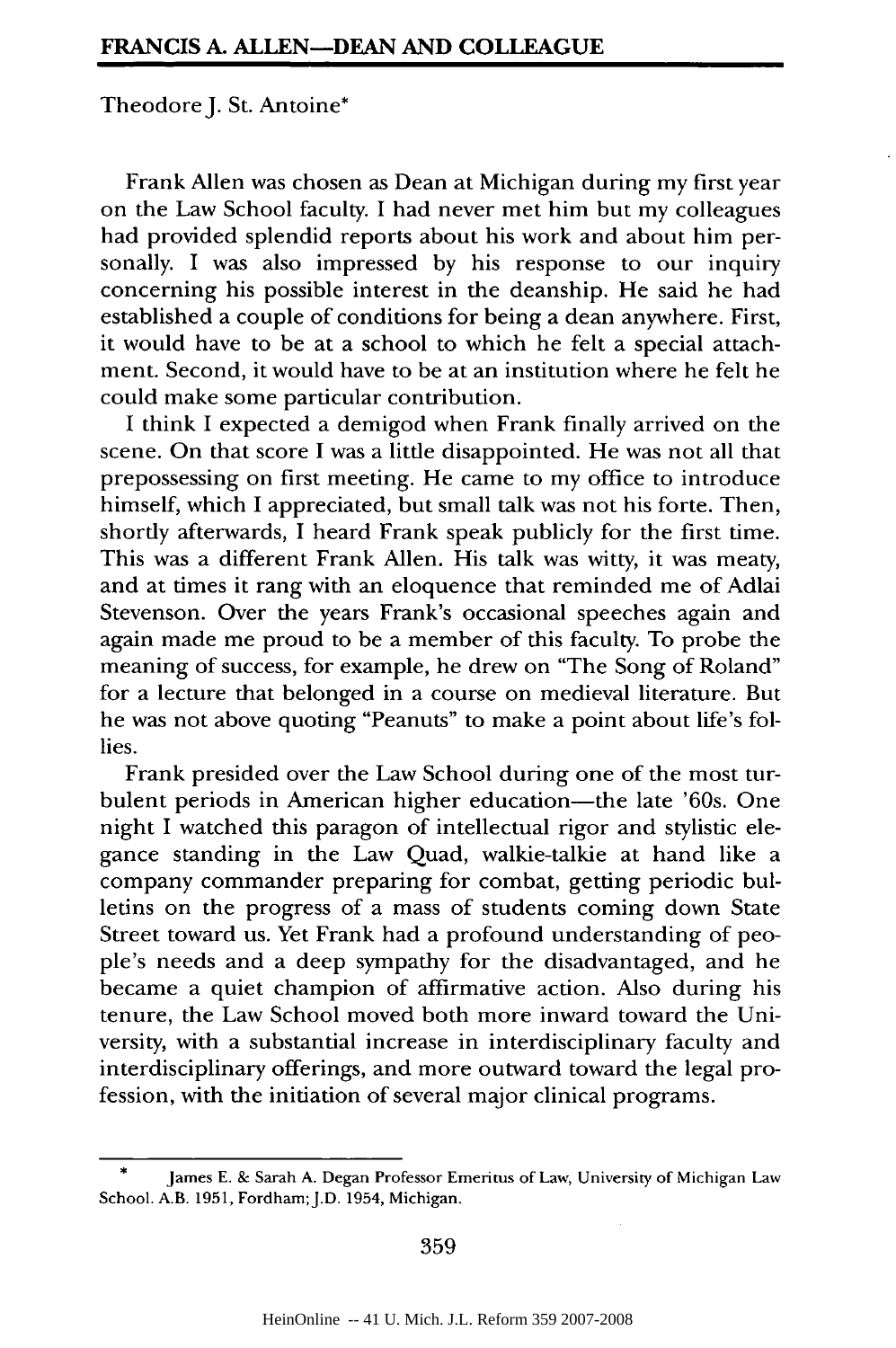I would not call Frank a "charismatic" figure. He had something else-I will call it "gravitas." A former faculty colleague here, Roger Cramton, put it well. He said he could not quite understand Frank's magic, but whenever he spoke, other conversations stopped and people listened. They knew they might otherwise miss an insight of high seriousness, articulated with precision and grace. During coffee hours at the round table in our Faculty Common Room, Frank often conducted what amounted to an ongoing seminar on legal education.

When I became Dean-designate, succeeding Frank, one of my first steps was to select Bill Pierce of our faculty, a most savvy and practical person, as Associate Dean. Frank called to congratulate me on my choice, and then asked, almost hesitantly, whether I would mind if he, Frank, appointed Bill to the position so he could get to work immediately. Frank spent much of his last week as Dean writing up brief analyses of all the major University officials and functionaries I would have to deal with, so that I would have an advance read on their strengths and their foibles.

During my years in office, I think I got only about two written messages from Frank. After an especially trying faculty meeting, he wrote, "Don't let the guerrilla theater get you down!" More important, I once had the hardest personnel decision I ever faced, back when deans had to determine whether there was "substantial opposition" to a faculty appointment. This particular candidate was a personal protégé of Frank's and had the support of a large majority of the faculty. But the younger members, who would be the candidate's contemporaries, were strongly and almost unanimously opposed. Frank wrote me, "However you decide, I know there will be good reasons, and I will understand."

Frank was a person of great scholarly and professional accomplishments, as others more knowledgeable than I about Frank's specialties can recount. Yale Kamisar, who may be today's foremost authority on constitutional criminal procedure, has stated:

Everywhere I turned, whether it was the right to counsel, search and seizure, or police interrogation and confession, Frank Allen had been there before. He said more things that I wished I had said first than anyone else.<sup>1</sup>

Yet Professor Kamisar went on that Frank's most important writing may not have been his many books and articles but rather the

<sup>1.</sup> Yale Kamisar, *Francis A. Allen-Architect of Modern Criminal Procedure Scholarship,* 59 Fla. L. Rev. xvi, xvii (2007).